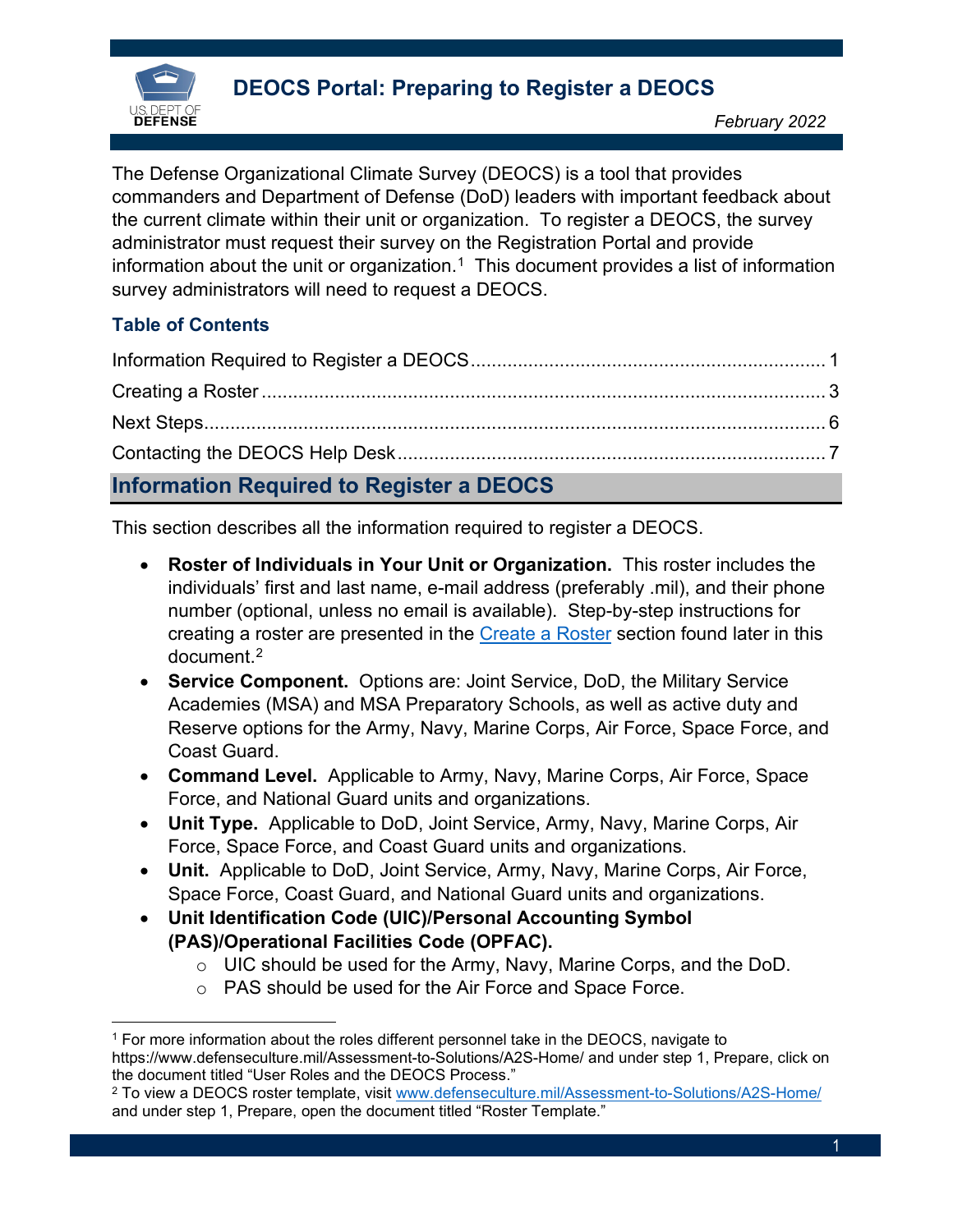- o OPFAC should be used for the Coast Guard.
- o MSAs and MSA Preparatory Schools should use the code associated with their Service component.

If you have trouble locating this information, reach out to your Service MEO representative.

- **Installation/Base/Location.** This is the name of the installation, base, or location where the majority of your DEOCS participants work. For example, Fort Bragg, Pentagon, or Whiteman Air Force Base. For National Guard, Reserve, or other (e.g., recruiting station) surveys where the majority of your participants are not located at a military installation/base/location, you should provide the city and state. For example, Hays, KS; Vicksburg, MS; or San Jose, CA.
- **Unit/Organization Title.** The title you provide will be used throughout the DEOCS to keep participants oriented to thinking about their specific unit, so ensure it is formulated exactly as you would like it to appear to them. For example, participants in a military unit whose Unit/Organization Title was entered as "First Armored Division," will see questions throughout survey such as: "Overall, how would you rate the current level of morale in your unit, First Armored Division?"
- **Unit/Organization City.** This should be the name of the city where the majority of your DEOCS participants work.
- **Unit/Organization State.** This should be the state where the majority of your DEOCS participants work.
- **Unit/Organization Zip.** This should be the zip code where the majority of your DEOCS participants work.
- **Deployment Status.** Only applicable to Army, Navy, Marine Corps, Air Force, Space Force, National Guard, and Coast Guard units or organizations.
- **Request Detail Options.** Options are: *Initial request for a commander upon assuming command*, *To meet the annual requirement*, and *Ad hoc or out of cycle.*
- **Commander/Leader's Information.** The personnel specified will be responsible for reviewing and approving or denying the DEOCS request and will receive information and updates about the request. You will be asked to provide the commander or leader's Service, rank/title, first name, last name, e-mail, and phone number. The commander or leader's name and rank may be used in DEOCS survey items and e-mails, so ensure this information is provided exactly as it should appear.
- **Commander's/Leader's Supervisor's Information.** The personnel specified will receive information and updates about the DEOCS registration, as well as response rates and results. You will be asked to provide the commander's or leader's supervisor's Service, rank/title, first name, last name, e-mail, and phone number.
- **Equal Opportunity Advisor (EOA)/Command Climate Specialist (CCS) Information.** The personnel specified will receive information and updates about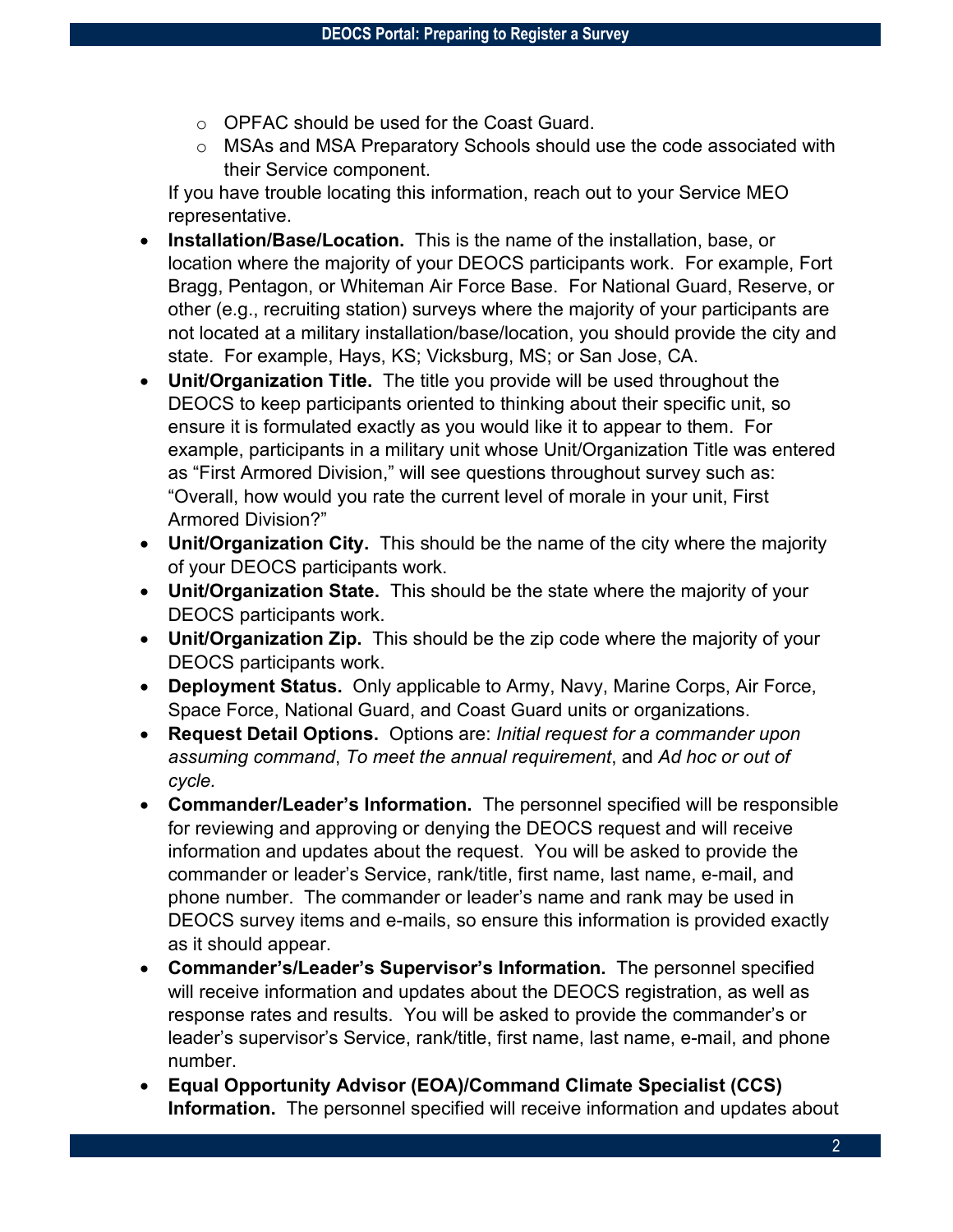the DEOCS registration, response rates, and results. You will be asked to provide the EOA's or CCS's Service, rank/title, first name, last name, e-mail, and phone number.

- **Senior Non-Commissioned Officer (NCO)/Senior Enlisted Leader (SEL) Information.** The name and rank of the personnel specified may appear in the survey, so ensure their information is provided exactly is it should appear. You will be asked to provide the senior NCO's or SEL's Service, rank/title, first name, last name, e-mail, and phone number. If your unit or organization does not have a Senior NCO/SEL, leave this section blank.
- **Survey Start and End Dates.** OPA recommends making the survey available for 20 business days (i.e., four work weeks). Although this is often enough time for everyone who wishes to complete the DEOCS to do so, the survey administrator should closely monitor survey response rates as they can extend the end date of the survey if the response rate is lower than anticipated or desired.
- **Survey Window Automatic Extension.** Prior to registering your survey, you may wish to give some thought as to whether you will want to use the survey window automatic extension. If enabled, the DEOCS system will monitor response rates for your DEOCS and automatically extend the survey end date if the response rate is low. More specifically, if, three days before your scheduled end date, your response rate is under 30% or fewer than 16 participants have taken the survey, the system will automatically extend your survey end date by one week. This automatic extension can occur up to two times. This system is automatically enabled. If you would prefer not to use the automatic extension system, you will need to opt-out of it when you register your survey. **Customizable Question List (Optional).** You will be provided an opportunity to add up to ten multiple choice questions (formerly known as locally developed questions or LDQs) and five short answer questions (SAQs) custom question

## <span id="page-2-0"></span>**Creating a Roster**

bank. [3](#page-2-1)

To request a DEOCS, survey administrators must create and upload a roster of all the individuals in the unit or organization taking the DEOCS. This section provides step-bystep instructions for creating a survey roster.

### **Roster Requirements**

DEOCS rosters must be created outside of the DEOCS Registration Portal. OPA recommends that survey administrators build their roster from the template on the

<span id="page-2-1"></span><sup>&</sup>lt;sup>3</sup> To view the custom question bank, visit [www.defenseculture.mil/Assessment-to-Solutions/A2S-Home/](http://www.defenseculture.mil/Assessment-to-Solutions/A2S-Home/) and under step 1, open the document titled "Custom Question Bank".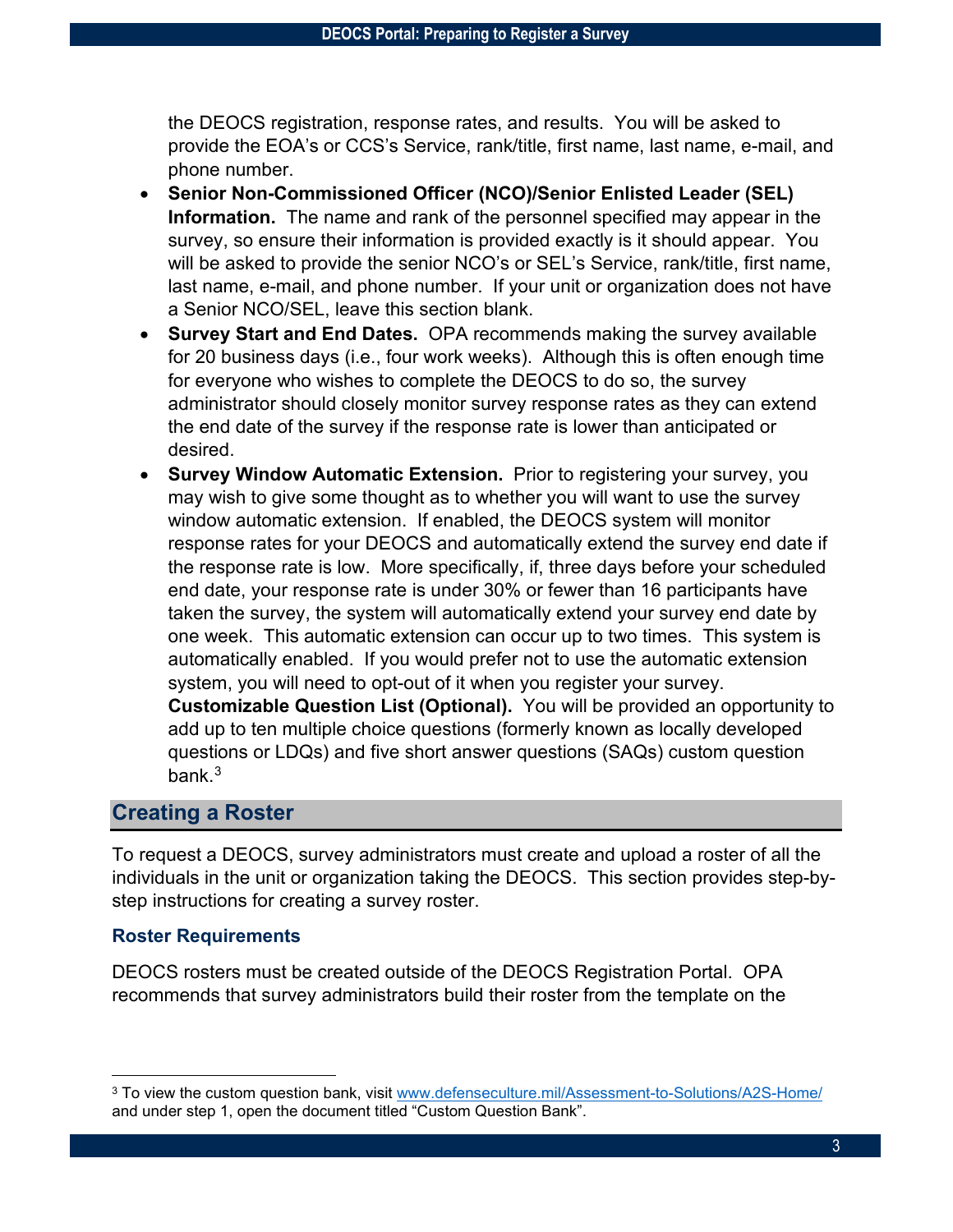Assessment to Solutions website. $^4\,$  It is also recommended that survey administrators regularly update these roster files between survey administrations with changes to staffing or personnel contact information. Doing so will help to streamline subsequent DEOCS administrations for the unit or organization.

#### *Personnel*

A roster must contain at least 16 personnel in order to register a DEOCS. If fewer than 16 people respond to the survey, the survey administrator, commander or leader, and their supervisor will not receive DEOCS results. Only one roster may be uploaded per DEOCS registration.

The roster should contain the following information for each individual in the unit or organization:

- **First Name.**
- **Last Name.**
- **Primary E-mail Address.** It is preferable to use an individual's .mil, .gov, or .edu e-mail, but you may also use a personal e-mail if a valid work e-mail is not available. Do not use group, listserv, or distribution list e-mails.
- **Mobile Phone Number (optional unless an individual does not have an email address).** For individuals that do not have an e-mail address, include the phone number you use to contact them. You are not required to enter a phone number for any individuals in the roster unless they do not have an e-mail.
- **Subgroup Name (if subgroup breakouts are desired).** If you would like your DEOCS reporting to include subgroup breakouts beyond demographics, use this column to identify which subgroup each individual belongs to. For example, if you choose to group on commander, the subgroup names entered would be the name of the commander within the unit linked to each individual roster member. A roster can have up to 50 different subgroups. Each subgroup must have at least five individuals take the survey for *factor scores* to be reported broken out by that subgroup, and at least 16 participants for *comments* broken out by that subgroup. If you do not wish to designate subgroups for your DEOCS, simply leave this column blank. Nested subgroups (e.g., MOS within commander) are not possible. Subgroups should not be used to identify demographic groups (such as women), as results will automatically be broken out by demographic groups (e.g., race/Hispanic Origin, gender) in the DEOCS Interactive Dashboard.

## *Formatting*

<span id="page-3-0"></span><sup>4</sup> To view a DEOCS roster template, visit [www.defenseculture.mil/Assessment-to-Solutions/A2S-Home/](http://www.defenseculture.mil/Assessment-to-Solutions/A2S-Home/) and under step 1, Prepare, open the document titled "Roster Template."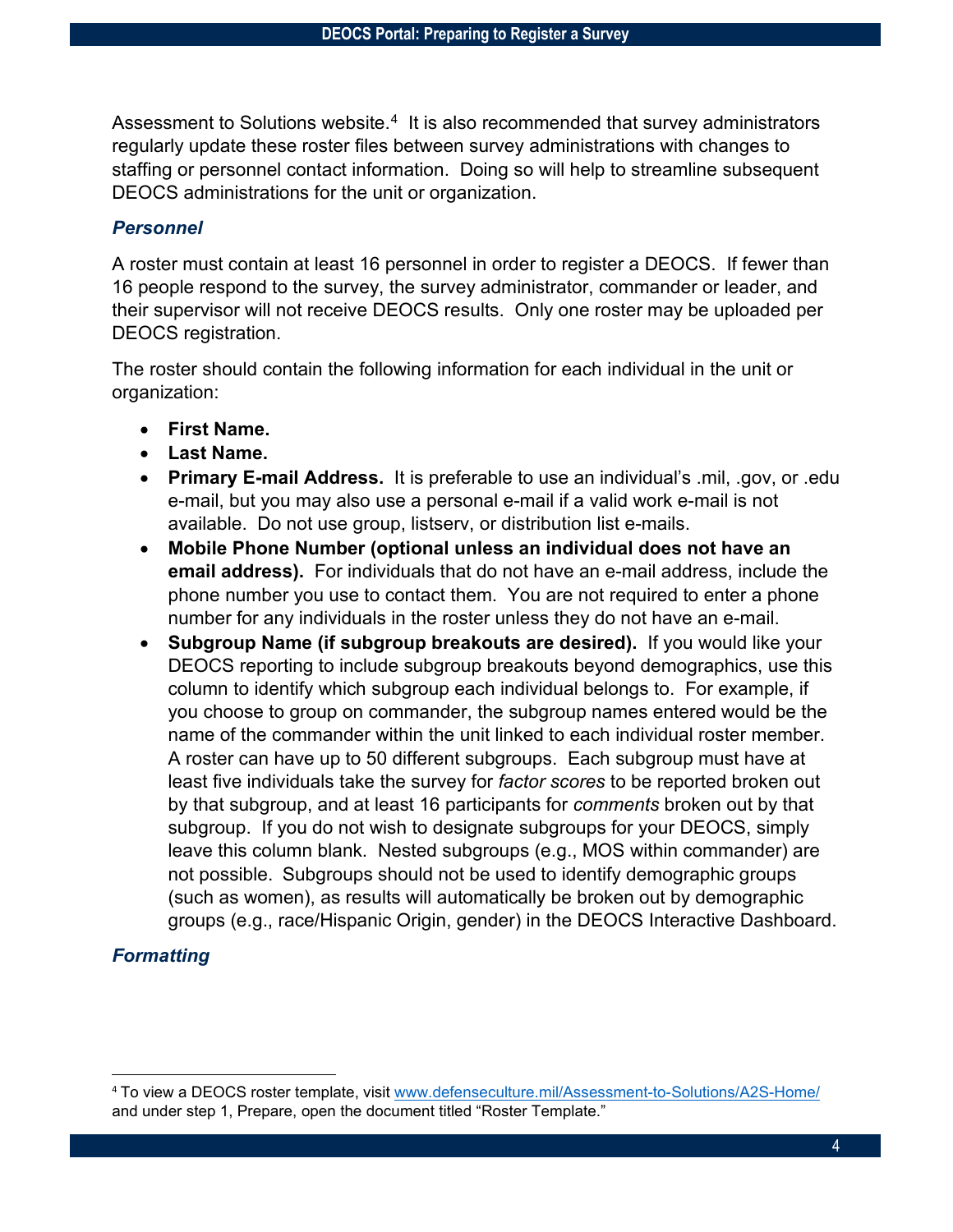Make sure the column headings in row 1 of your roster are formatted and ordered exactly as shown in the image below and as shown in the template.<sup>5</sup> If they are not, you will receive an error message when trying to upload the roster in the DEOCS Portal. For example, if the third column header is "Email" instead of "Email Address" you will not be able to successfully upload the roster.

|   | <b>First Name Last Name</b> |            | <b>Email Address</b>            | <b>Mobile Phone Number Subgroup Name</b> |                  |
|---|-----------------------------|------------|---------------------------------|------------------------------------------|------------------|
|   | John                        | <b>Doe</b> | JohnDoe@mail.mil                | 777-888-9999                             | Subunit A        |
|   | John                        | Smith      | JohnSmith@mail.mil 777-888-7777 |                                          | <b>Subunit B</b> |
| 4 |                             |            |                                 |                                          |                  |

### **Example of a roster with correct column headings:**

#### **Example of a roster with incorrect column headings:**

|                             | ь     |                                 |                                   |           |
|-----------------------------|-------|---------------------------------|-----------------------------------|-----------|
| <b>First Name Last Name</b> |       | <b>Email</b>                    | Mobile Phone Number Subgroup Name |           |
| John                        | Doe   | JohnDoe@mail.mil                | 777-888-9999                      | Subunit A |
| John                        | Smith | JohnSmith@mail.mil 777-888-7777 |                                   | Subunit B |
|                             |       |                                 |                                   |           |

## *File Type*

The roster must be a CSV file. You will not be able to upload an Excel document (.xlsx, .xls), text file (.txt), or other type of file. If your roster is an Excel or text file, click "File" and "Save as." After selecting where you would like to save your file and the file name, in the "Save as type" drop-down menu, choose "CSV (Comma delimited) (\*.csv)."

<span id="page-4-0"></span><sup>5</sup> To view a DEOCS roster template, visit [www.defenseculture.mil/Assessment-to-Solutions/A2S-Home/](http://www.defenseculture.mil/Assessment-to-Solutions/A2S-Home/) and under step 1, Prepare, open the document titled "Roster Template."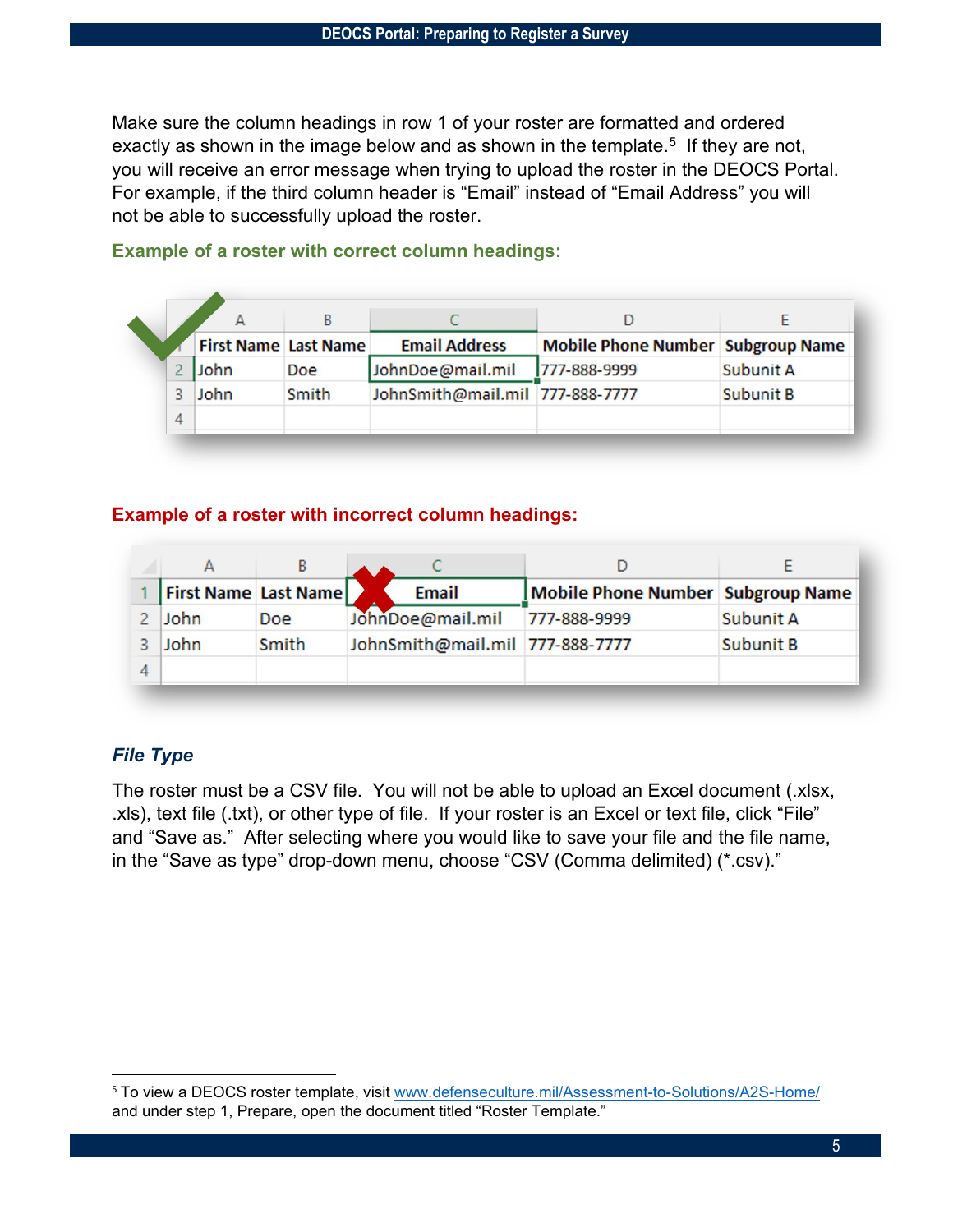|                   | File name: DEOCS-Portal_RosterTemplate.csv                 |                 | $\checkmark$ |
|-------------------|------------------------------------------------------------|-----------------|--------------|
|                   | $\therefore$ Save as type: CSV (Comma delimited) (*.csv) : |                 | $\checkmark$ |
|                   | Authors: Moore, Abigail E CIV                              | Tags: Add a tag |              |
| <b>He Folders</b> |                                                            | Save<br>Tools   | Cancel       |

### **Roster Limitations**

The Portal allows you to upload a roster with **up to 12,000 individuals**. If your unit/organization has more than 12,000 individuals, you will need to create multiple registrations. When planning how to divide individuals into multiple registrations, keep in mind that you will only receive one overall report per registration and one report for each subgroup in a registration. We are not able to combine data from multiple registrations into one report. For assistance with setting up multiple registrations, you can contact the DEOCS help desk at [deocs@datarecognitioncorp.com](mailto:deocs@datarecognitioncorp.com) or 1-833-867- 5674.

### **Who to Include**

The roster should contain all Service members and DoD civilians (with the exception of those specified in the following section) in the unit or organization administering the DEOCS. It is important that the roster is as complete and accurate as possible as it will affect the accuracy of your results.

### **Who to Exclude**

Per DoD policy, your DEOCS roster should not include DoD contractors, foreign nationals, or DoD civilians under the age of 18 (service members of all ages, however, should be included). In addition, do not include the commander or leader or the commander's or leader's supervisor in the roster.

# <span id="page-5-0"></span>**Next Steps**

After creating your DEOCS roster and gathering the information needed to register a DEOCS, you may need to register for a DEOCS Portal account. Go to the DEOCS Portal to self-register and begin the process of registering your survey.<sup>6</sup>

<span id="page-5-1"></span><sup>6</sup> For details on how to register a DEOCS, navigate to [www.defenseculture.mil/Assessment-to-](http://www.defenseculture.mil/Assessment-to-Solutions/A2S-Home/)[Solutions/A2S-Home/](http://www.defenseculture.mil/Assessment-to-Solutions/A2S-Home/) and under step 2, Conduct, click the document titled "How to Use the Registration Portal."